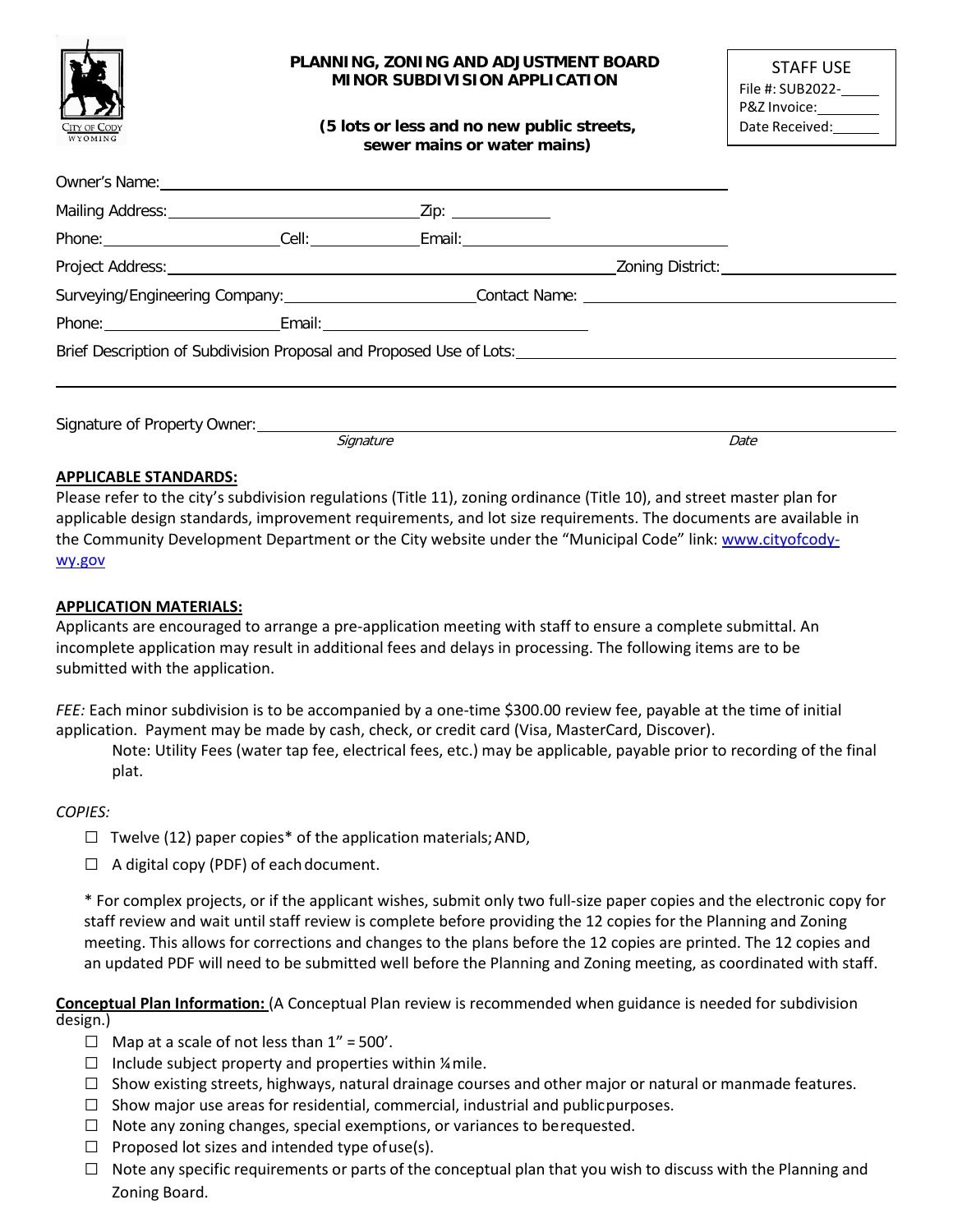# **Preliminary Plat Application Materials (see also City of Cody Code 11-3-2)**:

#### Preliminary Plat Components:

- $\Box$  Include all lands to be divided. (All of parent parcel.)
- $\Box$  Proposed name of minor subdivision. (Cannot duplicate any existing subdivision within Park County.)
- $\Box$  Subdivision location and boundary with bearings and distances, tied to an official government survey.
- $\Box$  Names and address of the subdivider and the designer of the subdivision (WY licensed PE or LS).
- □ Date of preparation.
- $\Box$  Scale of drawing, which is to be not less than 1" = 100'.
- □ North Arrow.
- $\Box$  Total acreage of subdivision.
- $\Box$  All lands within and immediately adjacent to (up to 200') the subdivision, with the names of the owners of record noted.
- $\Box$  Proposed locations and dimensions of easements and lot lines.
- $\Box$  Existing and proposed contour lines.
- $\Box$  Any areas subject to flooding, wetlands.
- $\Box$  Lot designations (numbered consecutively) and lot sizes.
- $\Box$  Proposed area, if any, for uses other than single-family residential (e.g. multi-family residential, commercial, industrial, common areas, pathways, etc.).
- $\Box$  Zoning of subdivision property and adjacent areas.
- $\Box$  Identify and label any adjacent subdivisions.
- $\square$  Existing utility information, including type, location, size, material (if known), approx. depth of bury, and service locations for utilities within and adjacent to the subdivision.
- $\Box$  Preliminary utility service plan, including proposed type of services, location, size, material, approx. depth of bury.
- $\Box$  24" x 36" preliminary plat drawing. (Note: 11 of the 12 copies for the P&Z meeting may be size 11"x17" if still clearly legible.)

## Supplemental Materials (one copy only)

- $\Box$  Warranty Deed and/or copy of current title report (not older than 6 months) showing applicant as owner.
- $\Box$  Copies of all easements and rights-of-ways of record. (Note: A subdivision guarantee from a title company, with all referenced easements and right-of-way documents attached, is
	- the preferred method of providing the two items above.)
- $\Box$  Requests for any variances to the subdivision or zoning regulations.
- $\Box$  Identify the planned method of complying with raw water requirements. (Install distribution system, or agreement for transfer of water rights to the city.)
- $\Box$  CD, email, or other electronic submittal of all digital files of the application materials.

## **Final Plat Application Materials (see also City of Cody Code 11-3-3)**:

## Final Plat Components:

- $\Box$  Final plat drawing at a scale of not less than 1"=100'.
- $\Box$  Two, 24" x 36" reproducible mylars meeting the requirements of the County Clerk for filing. (Paper copies are acceptable for application, with the mylars printed afterapproval.)
- $\Box$  Name of subdivision.
- $\Box$  Date of preparation.
- $\Box$  North arrow and scale.
- $\Box$  Legal description of the property to be subdivided.
- $\Box$  Primary control points, or ties to control points, and basis of bearing.
- $\Box$  Tract boundary lines, right-of-way lines, easements, and lot lines with accurate dimensions and bearings.
- $\Box$  Curve data for curved street alignment and lot lines (central angle, bearing, arch length/chord length, curve radius).
- $\Box$  Right-of-way widths for each street, alley or other right-of-way bordering the plat.